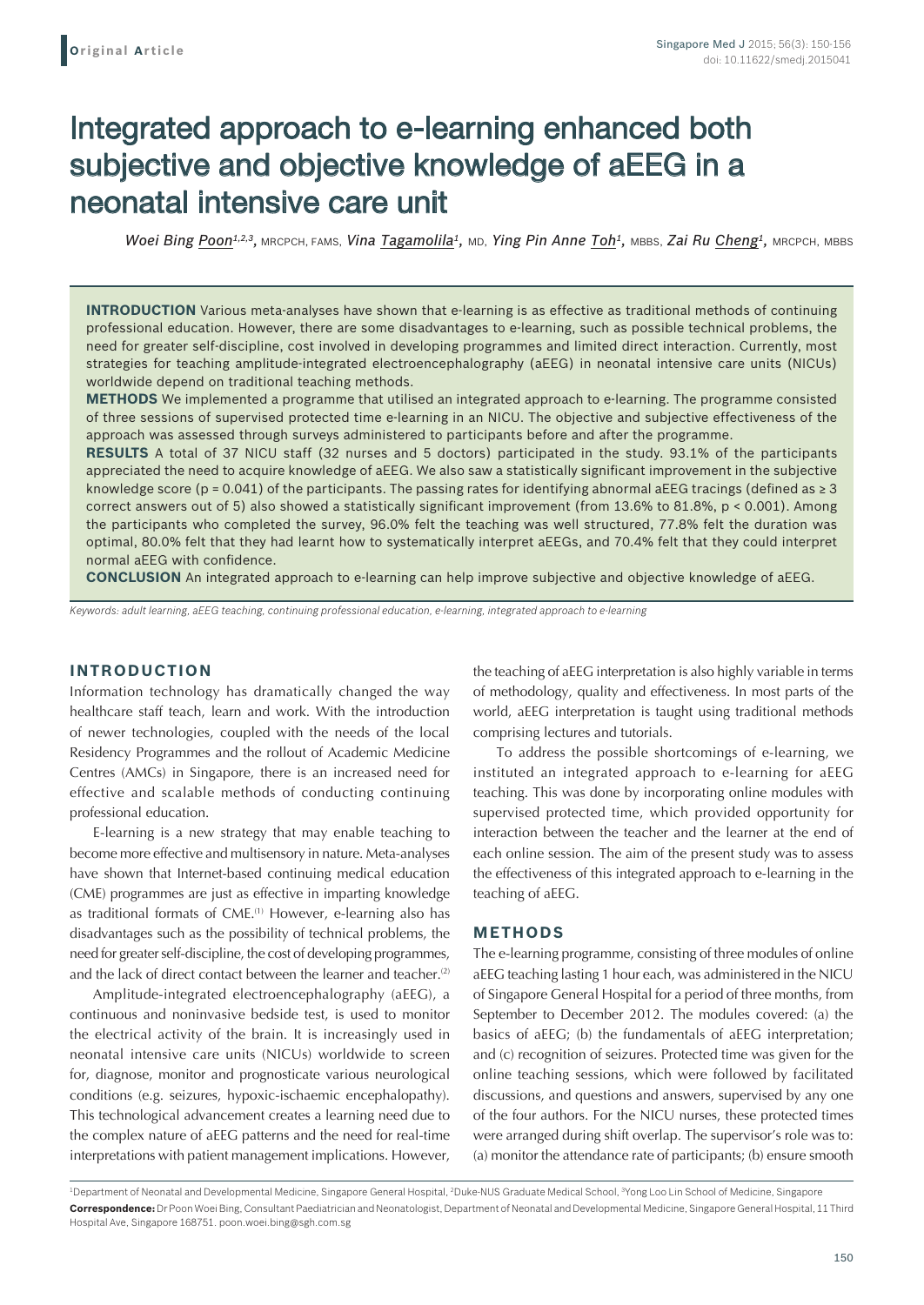technicalities with respect to playing of the videos of the online teaching; and (c) facilitate discussion and answer queries at the end of each session. The supervisor for a particular module also served as the teacher/tutor for that module. Due to the complexity involved in scheduling the NICU nurses who worked different shifts, the modules might not have been administered in sequence. The number of participants for each small group teaching ranged from three to ten.

Invigilated anonymous survey questionnaires were administered before and after the three-module programme. The order of the aEEG questions and answer options were scrambled for both survey sessions, and all question papers were collected at the end of the sessions. No discussion regarding the questionnaire was allowed and the answers were not released to the participants. The written survey consisted of 25 questions (see Appendix), out of which five were objective questions testing the participant's ability to correctly identify aEEG tracings. These five tracings were chosen from among six possible aEEG pattern traces (i.e. continuous normal voltage, discontinuous normal voltage, continuous low voltage, burst suppression, inactive and seizure activity).

Statistical analysis was performed using the Statistical Package for the Social Sciences version 17 (SPSS Inc, Chicago, IL, USA). Continuous variables were expressed as median and range. Statistical significance for categorical data was determined by using Chi-square test, and paired Student's *t*-test was used to compare pre- and post-programme survey results. The present study was approved by the Institution Review Board.

### **RESULTS**

A total of 37 NICU staff (32 nurses and 5 doctors) were involved in the present study. The demographics of the participants are summarised in Table I. Among the 37 participants, 93.1% responded that they appreciated the need to acquire knowledge of aEEG.

Based on the survey conducted at the completion of the programme, 77.8% (21/27) of the participants felt that the duration of the teaching was optimal, 96.2% (25/26) felt that the teaching was well structured, 80.0% (20/25) felt that they had learnt a systematic way of interpreting aEEGs, and 70.4% (19/27) felt that they could interpret normal aEEGs with confidence. When the pre- and post-programme survey results were compared, we found a statistically significant improvement in the participants' subjective knowledge score (subjectively ranked between 1 to 10), with median improvement from pre- to post-programme score of 1 (range: −1 to +2; p = 0.041). However, more objectively, the passing rates for identifying abnormal aEEG tracings (defined as  $\geq$  3 correct answers out of 5) also showed a statistically significant improvement (from 13.6% to 81.8%,  $p < 0.001$ ).

#### **DISCUSSION**

E-learning offers many advantages, including ease of access, flexibility of learning, continual availability of course content, and reduction in the cost and time expended by the students. E-learning also enables students to personalise the content and define the pace of learning, as well as fosters self-study and self**Table I. Demographics of the study participants (n = 37).**

| Demographic                        | No. (%)   |
|------------------------------------|-----------|
| <b>Position</b>                    |           |
| <b>Staff Nurse</b>                 | 29 (78.4) |
| Nurse Clinician/Nursing Manager    | 3(8.1)    |
| Resident/Senior Resident/Registrar | 4(10.8)   |
| Consultant/Senior Consultant       | 1(2.7)    |
| Age group (yr)                     |           |
| $20 - 25$                          | 10(27.0)  |
| $26 - 30$                          | 9(24.3)   |
| $31 - 35$                          | 4(10.8)   |
| $36 - 40$                          | 0(0)      |
| $41 - 45$                          | 3(8.1)    |
| $\geq 46$                          | 3(8.1)    |
| No response                        | 8(21.6)   |
| Gender                             |           |
| Female                             | 35 (94.6) |
| Male                               | 1(2.7)    |
| No response                        | 1(2.7)    |
| Years of working in neonatology    |           |
| < 1                                | 1(2.7)    |
| $1 - 5$                            | 21(56.8)  |
| $6 - 10$                           | 3(8.1)    |
| >10                                | 9(24.3)   |
| No response                        | 3(8.1)    |
| <b>Experience with aEEG</b>        |           |
| Yes                                | 14 (37.8) |
| <b>No</b>                          | 16 (43.2) |
| No response                        | 7(18.9)   |
| <b>Educational level</b>           |           |
| Diploma                            | 15(40.5)  |
| Degree                             | 12 (32.4) |
| Postgraduate                       | 3(8.1)    |
| No response                        | 7(18.9)   |

aEEG: amplitude-integrated electroencephalography

learning capabilities among students. Moreover, using e-learning platforms, it is possible to train a large number of people at the same time and reach audiences that are geographically dispersed. Among the many benefits of e-learning, learning delivery is the most often cited advantage over traditional methods. Learning delivery includes greater accessibility to information, ease of updating and distribution of content, content standardisation, and accountability.<sup>(3)</sup>

In medical teaching, e-learning facilitates a revolutionary shift toward contemporary adult learning theory, $(3)$  in which educators no longer serve as merely distributors of content, but facilitators of learning and assessors of competency. In this new paradigm, adults learn by: (a) relating new learning to past experiences; (b) linking learning to specific needs; and (c) practical application of the learning. Thus, e-learning results in more effective and efficient learning experiences. The context to which e-learning is applied may be important. Among the participants in the present study, 93.1% acknowledged their need to learn about aEEG and 37.8% had seen aEEG being used on patients (and therefore had some related experience in the use of aEEG). A previous study found that e-learning is most effective when healthcare professionals are allowed to learn at their own time and to select topics that are most relevant to their professional practice, accommodating just-in-time learning.<sup>(4)</sup>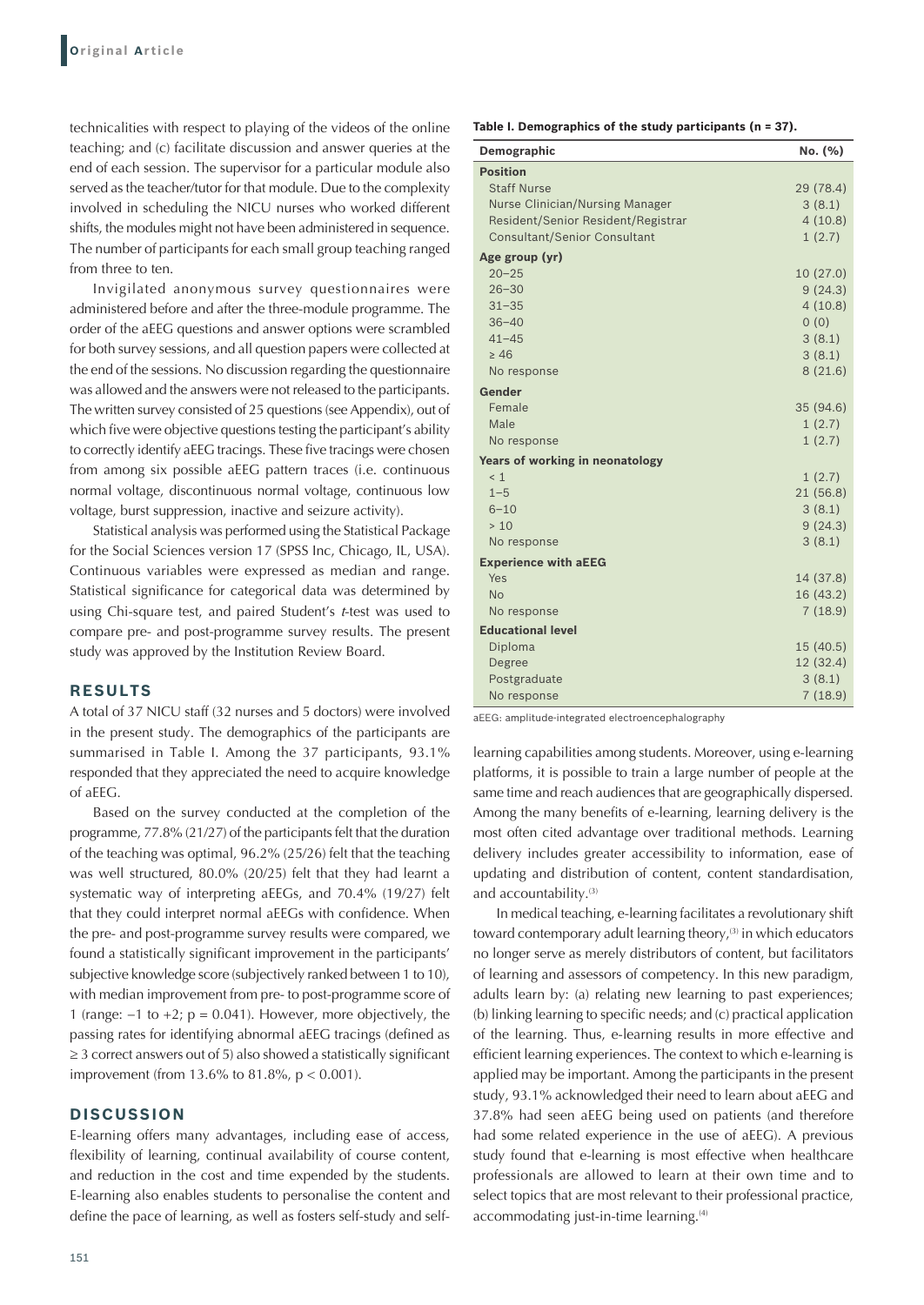However, e-learning also has its disadvantages. It is associated with the possibility of technical problems, the need for greater self-discipline for self-directed learning, added costs of developing programmes, and the lack of direct contact between learners and teachers. Cook et al conducted a systematic review that looked at ways to improve Internet-based learning, and concluded that interactivity, practice exercises, repetition and feedback were associated with improved learning outcomes; however, there were inconsistencies across the studies reviewed, which may have tempered the conclusions of the review.(5)

As part of our strategy to improve e-learning, we implemented an integrated approach that aimed to address the associated drawbacks of e-learning. This approach involved supervised protected time for e-learning. In this way, any possible technical problems can be avoided, as the supervisor was present to ensure that the online teaching and video modules were played, and any issue with a lack of self-discipline could also be circumvented. In addition, supervised protected time allowed for direct interaction between the learner and the teacher after each e-learning session; this addresses the main disadvantage of e-learning, i.e. the lack of direct contact between learners and teachers and the inability to facilitate discussions. The method of information delivery used in the present study, which 'blends' face-to-face learning with e-learning, is currently the trend in e-learning.<sup>(6)</sup> Other strategies can be used to enhance learnerteacher interaction, including the use of electronic mails and/or real-time feedback channels (e.g. online forums, bulletin boards, Listserv, newsgroups and weblogs). Also, e-learning programme software can be used to track participation, thereby improving participation rates.<sup>(7)</sup>

While e-learning is unable to duplicate some aspects of training that takes place in a classroom (e.g. demonstration of clinical procedures, actual practice with machines, and learning via shared experiences), $(7)$  it has been shown to be as effective as expert-led learning of practical procedures such as urinary catheterisation.(8) This improved skill transfer is possibly due to humans' limited attentional capacity for motor learning and the fact that novice learning can be impaired in the presence of too much information from experts.(8) Other criticisms of e-learning include greater delay in the creation and preparation of online courses compared with traditional methods of learning, as well as higher costs incurred in the implementation of e-learning programmes. However, this may not necessarily be true in every context, particularly if there is a need for multiple sessions and/or when multiple geographical locations are involved. In addition, e-learning confers the ability to modify lesson contents more quickly, and if harnessed properly for adult learning, it may result in greater effectiveness than traditional methods; these attributes may even make e-learning more cost effective than traditional methods.(9)

E-learning comprises not only hardware and software components, but also pedagogy and content. In fact, the success of any e-learning programme is very much dependent on the latter two components (i.e. pedagogy and content). In order to adapt a subject for e-learning, there needs to be careful consideration of the context to which e-learning is to be applied, and existing educational and learning models may need to be redefined during this adaptation process. Cooperative learning and tutoring are two key concepts that should be incorporated to ensure success.<sup>(10)</sup> Tutoring in an e-learning environment involves acting in the role of facilitator, instructor or moderator. Tutor-facilitators are methodology experts who facilitate the learning process and sustain the student's motivation. Tutor-instructors are usually experts on the subject, and their role includes addressing the questions of students. Tutor-moderators define the interactions, mainly by moderating the discussions that occur in the learning process.

In our opinion, the results of the present study serve to vindicate the effectiveness of an integrated and holistic approach to e-learning. The approach used incorporated both Internetbased learning and face-to-face interactions, thus enhancing the strengths of e-learning while addressing its weaknesses. We believe that this approach is worthy of consideration for various settings of continuing professional education – from residency programmes and advanced specialist trainings to nursing education. It was particularly noteworthy that the NICU nurses were satisfied with the programme, as e-learning gave them the opportunity to attend such teaching sessions, which they would otherwise miss due to the hospital's shift system.

The present study was, however, not without limitations. As this was a cross-sectional study, we did not address knowledge retention over time, or the ability of its participants to convert the theoretical knowledge gained into practical knowledge that could be applied at the bedside. We were also unable to compare e-learning alone with an integrated e-learning approach, as our participants had, prior to the start of the study, requested that assistance and question-and-answer sessions be included in the programme; hence, no e-learning only programme was conducted. In addition, the setting and training needs were specific to NICU healthcare professionals, who were already well-motivated individuals. However, this limitation would apply to many adult learning approaches, in which the adult learners are interested to acquire knowledge that they can immediately apply and/or information that relates to their past experiences. Another limitation pertains to the demographics of our study cohort, which consisted mainly of nurses (as opposed to doctors) who were young learners (aged ≤ 30 years). A large proportion of our participants had either a diploma or degree and ≤ 5 years of work experience in the specialty. Therefore, there is a possibility that these younger, well-educated learners were more open to e-learning. Finally, the present study was also limited due to the variable response rates for each question in the survey, with the non-response rate as high as 32% for some questions.

Future research in e-learning falls into either macro views of the context for e-learning such as systems, organisations and cultures, or micro perspectives that are concerned with individual learners, interventions and technologies.<sup>(11)</sup> E-learning research in general covers a wide range of issues and perspectives, including the context for e-learning, theoretical perspectives (both educational and cultural), policy and politics, and technical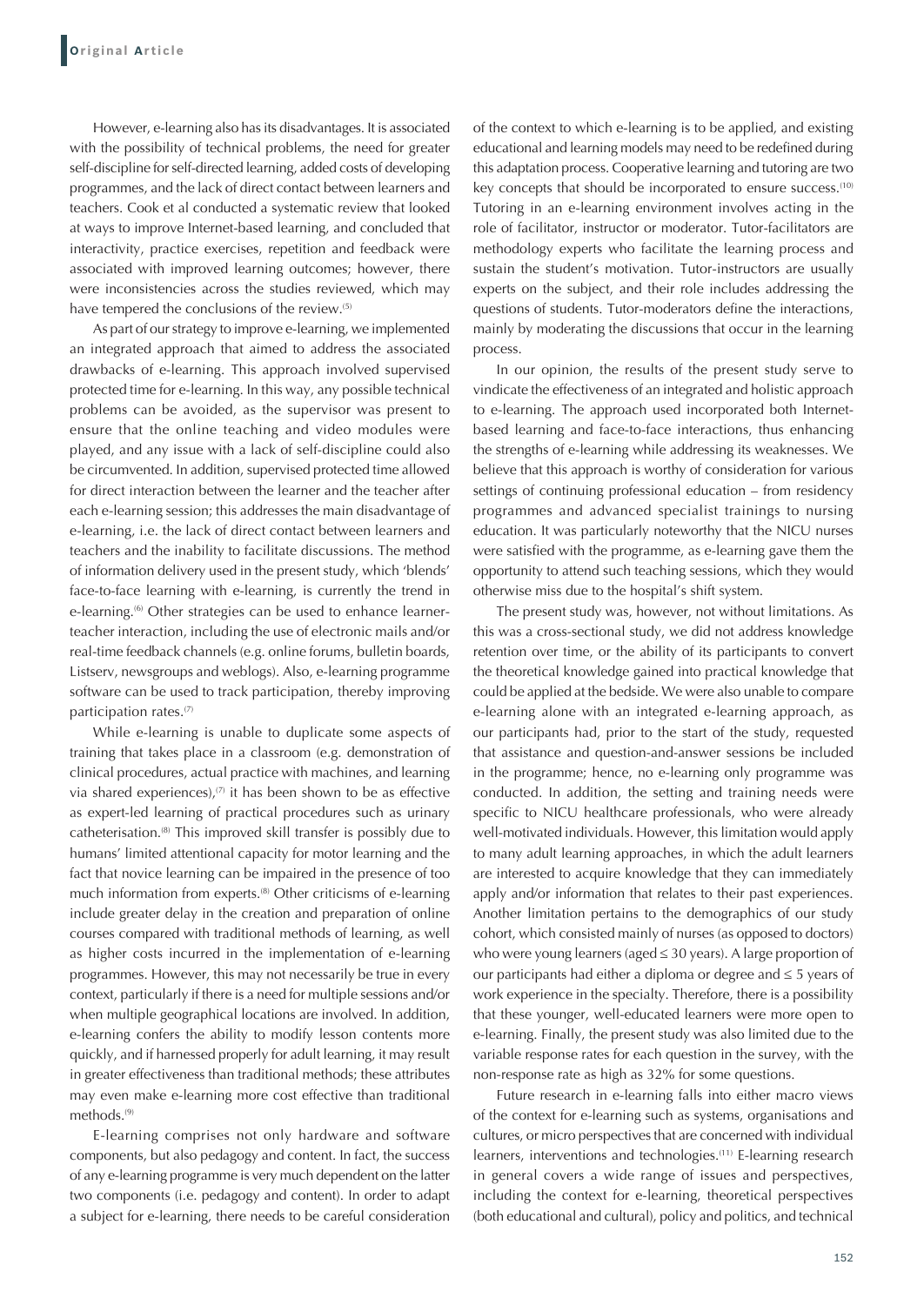and implementation designs.<sup>(5)</sup> Evidence to guide decisions on research should be derived from studies (e.g. qualitative analyses) that are designed to clarify the relationships between potential advantages of e-learning and specific topics, course objectives and learner characteristics.<sup>(5)</sup>

In conclusion, e-learning ensures that teaching is labour efficient and of a consistently high quality. It also enhances learners' autonomy, as it allows them access to learning materials at their own convenience and pace. In order to reap the most benefits out of e-learning, we should consider employing an integrated approach that involves the use of both information technology and interaction/feedback, such as face-to-face time. E-learning should also be applied in appropriate situations, and should incorporate carefully considered pedagogy that takes into account adult-learning theories.

## **ACKNOWLEDGEMENT**

The e-learning materials used in the present study are copyrighted to aEEG Coach © 2012, gRN NICU Inc.

### **REFERENCES**

- 1. Wutoh R, Boren SA, Balas EA. eLearning: a review of Internet-based continuing medical education. J Contin Educ Health Prof 2004; 24:20-30.
- 2. Mariani AW, Terra RM, Pêgo-Fernandes PM. E-learning: from useful to indispensable tool. Sao Paulo Med J 2012; 130:357-9.
- 3. Ruiz JG, Mintzer MJ, Leipzig RM. The impact of E-Learning in medical education. Acad Med 2006; 81:207-12.
- 4. Pullen DL. An evaluative case study of online learning for healthcare professionals. J Contin Educ Nurs 2006; 37:225-32.
- 5. Cook DA, Levinson AJ, Garside S, et al. Instructional design variations in internet-based learning for health professions education: a systematic review and meta-analysis. Acad Med 2010; 85:909-22.
- 6. Farrell M. Learning differently: e-learning in nurse education. Nurs Manag (Harrow) 2006; 13:14-7.
- 7. Nelson EA. E-learning. A practical solution for training and tracking in patient-care settings. Nurs Adm Q 2003; 27:29-32.
- 8. Walsh CM, Rose DN, Dubrowski A, et al. Learning in the simulated setting: a comparison of expert-, peer-, and computer-assisted learning. Acad Med 2011; 86(10 Suppl):S12-6.
- 9. Lain D, Aston J. Literature review of evidence on e-learning in the workplace. Institute for Employment Studies 2005: 21-22.
- 10. Sajeva M. E-learning: Web-based education. Curr Opin Anaesthesiol 2006; 19:645-9.
- 11. Masters K, Ellaway R. e-Learning in medical education Guide 32 Part 2: Technology, management and design. Med Teach 2008; 30:474-89.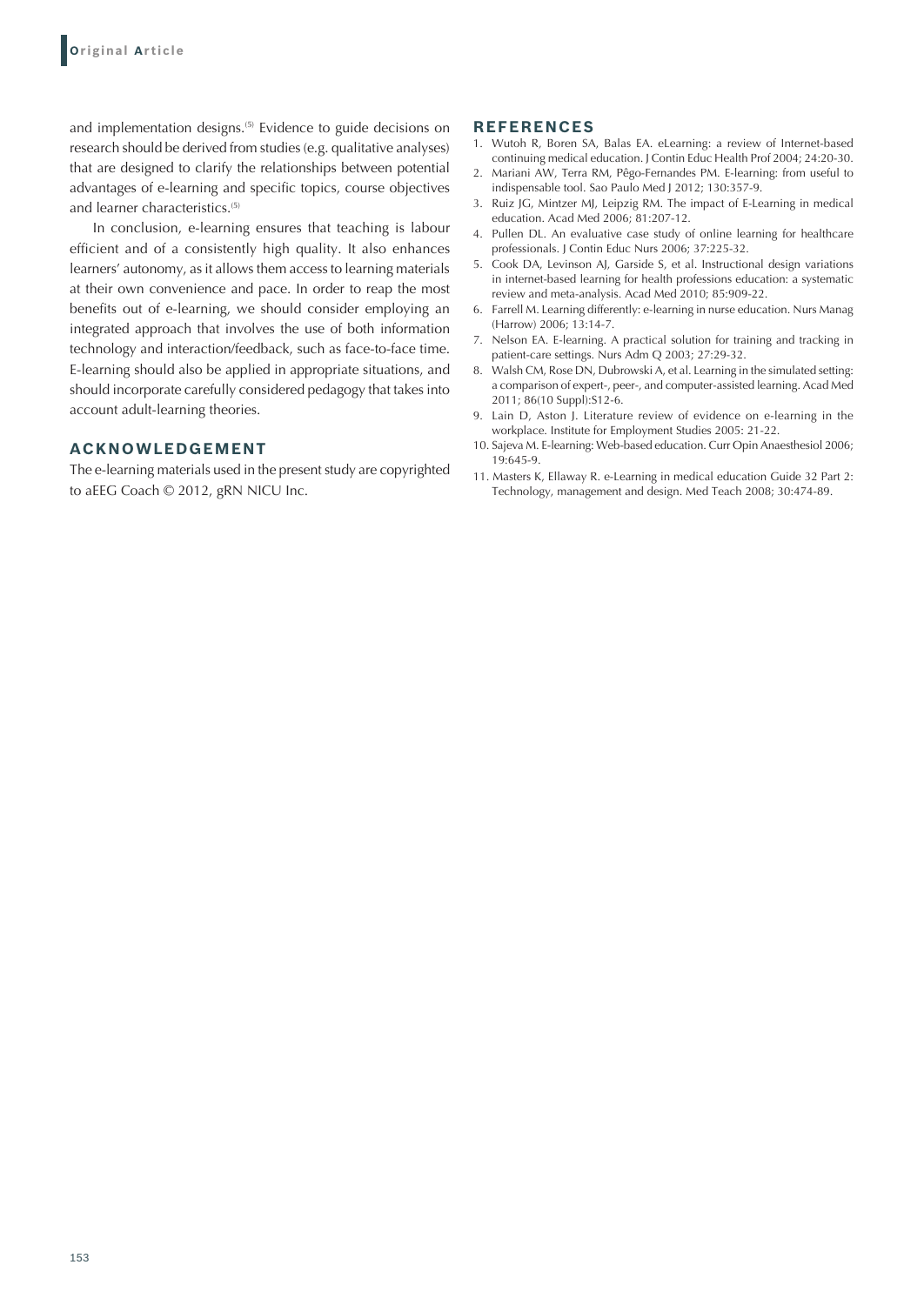# **APPENDIX**

**Thank you for participating in this survey, which aims to assess the effectiveness of online amplitude-integrated electroencephalography (aEEG) teaching. It will take five minutes to complete this survey. Please circle/fill in the appropriate answer.**

1. I have / have not started on the aEEG video teaching.

If you have started on the teaching, please indicate the number of lessons you have attended: 1/2/3/4/5/6

Specify which lessons you have attended (you may circle more than one number): 1/2/3/4/5/6

- 2.  $\Box$   $\Box$   $\Box$   $\Box$ 
	- a. staff nurse
	- b. enrolled nurse
	- c. nurse manager
	- d. resident doctor/medical officer
	- e. clinical associate
	- f. registrar/associate consultant
	- g. consultant/senior consultant
- 3. My age is \_\_\_\_\_\_\_\_ years old.
- 4. I am male/female.
- 5. What is the highest level of education you have attained?
	- a. Diploma
	- b. Degree
	- c. Postgraduate
	- d. Others:
- 6. Number of years working in neonatalogy: \_\_\_\_\_\_\_\_ years
- 7. I have/have not worked with aEEG monitoring before. If you have, please specify where: \_\_\_\_\_\_\_\_\_\_\_\_\_\_; and how long: \_\_\_\_\_\_\_\_ months/years
- 8. On a scale of 1–10, with 1 being poorest and 10 being very knowledgeable, my current level of knowledge of aEEG is
- 9. The aEEG machine in our unit is a
	- a. single channel aEEG
	- b. dual channel aEEG
	- c. same as the EEG machine in the EEG lab
	- d. no idea

\_\_\_\_\_\_\_\_.

- 10. I feel that aEEG is a useful tool for monitoring patients: Yes/No
- 11. I feel that aEEG makes a difference in patient management: Yes/No
- 12. I feel that it is necessary for me to know aEEG in detail: Yes/No
- 13. Based on my knowledge, the following are the indications for aEEG (you may circle multiple answers):
	- a. Unsure
	- b. Hypoxic-ischaemic encephalopathy (HIE) patients on cooling
	- c. Intraventricular haemorrhage (IVH)
	- d. Congenital brain abnormalities
	- e. Kernicterus
	- f. Suspected seizures
	- g. Routine monitoring for all sick newborn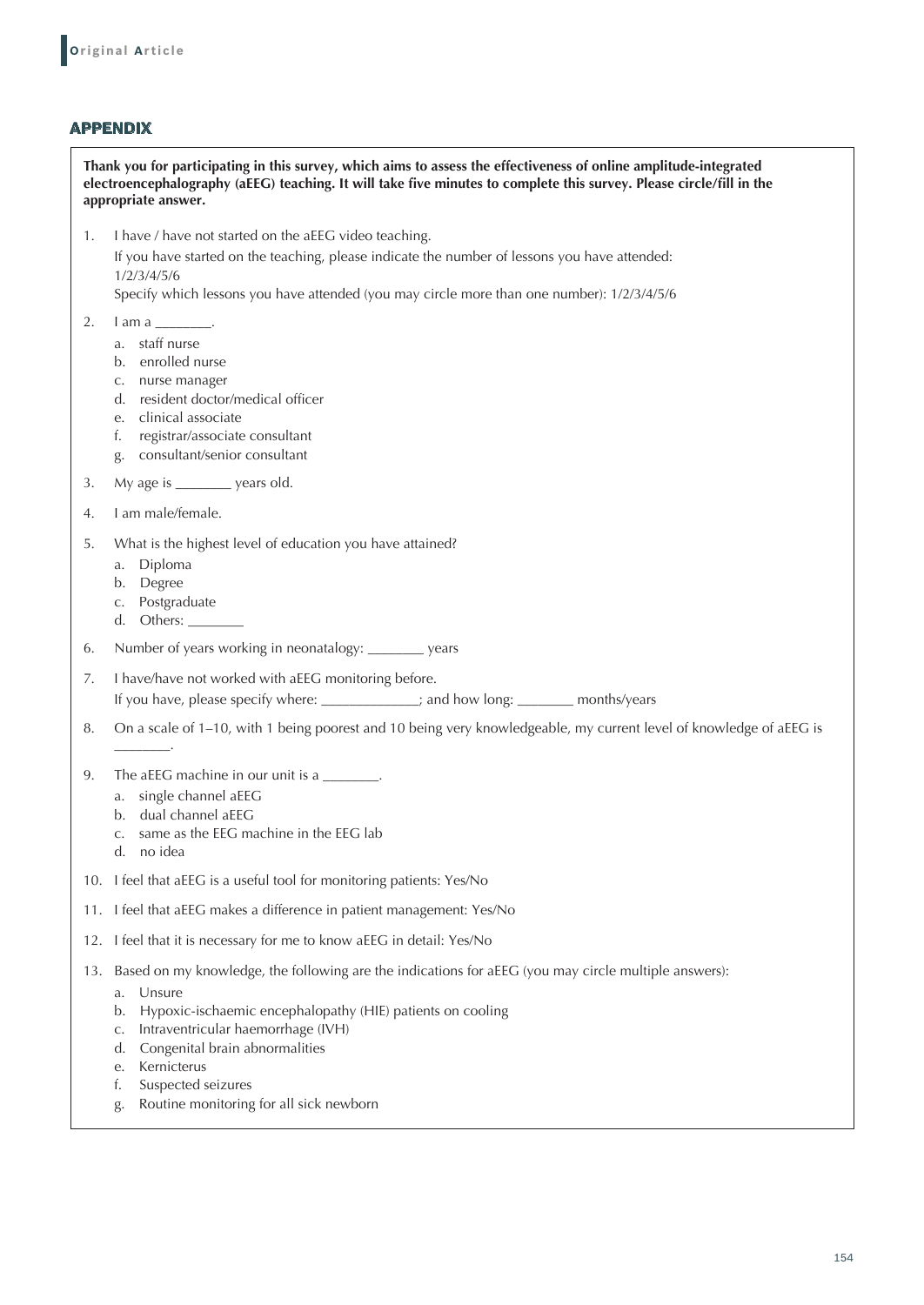

- c. low voltage (LV) d. burst suppression (BS)
- e. discontinuous normal voltage (DNV) f. seizure(s)
- 
-